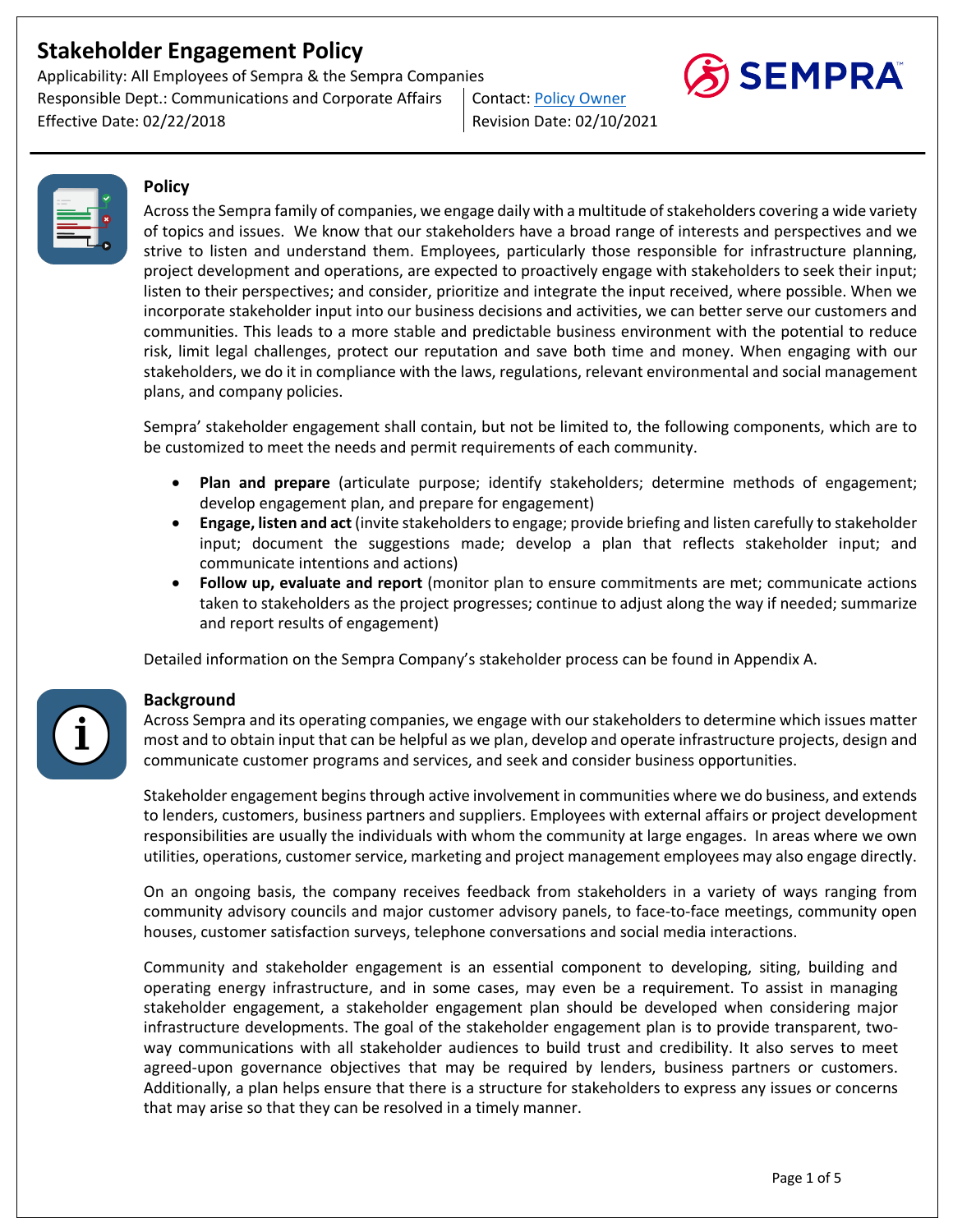Applicability: All Employees of Sempra & the Sempra Companies Responsible Dept.: Communications and Corporate Affairs | Contact: Policy Owner Effective Date: 02/22/2018 Revision Date: 02/10/2021





## **Definitions**

*Engagement* - Engagement with stakeholders is key to obtaining feedback. Forms of engagement may include public meetings, open houses, forums, meetings, community events, phone calls, face-to-face interviews, surveys and group meetings where stakeholders are encouraged to express their views. By analyzing these views and comments, we can identify potential improvements in the way we do business and reduce risk.

*Reputation* - By engaging stakeholders, incorporating feedback and taking action, we can earn trust and respect and have influence and control over the way stakeholders view us. Successful stakeholder engagement can help mitigate risks to the company, including reputational damage including loss of consumer or regulatory trust; lost revenue or even losses in shareholder value; and lost confidence among stakeholder groups.

*Sempra Company* - A subsidiary or other entity as to which Sempra has majority ownership and control.

*Stakeholders* - Stakeholders represent a broad range of interests and perspectives. They may support, oppose or remain neutral regarding our projects or decisions, be influential in the community, hold relevant official positions or simply be affected by our business or decisions in the short or long term. In addition to employees, stakeholders include: contractors, organized labor, shareholders, financial analysts, customers, area residents, elected and government officials, regulators, interveners, suppliers, business partners, lenders, business partners, community leaders, groups and organizations, environmental interests, and the media.



## **Related Documents**

- Anti-Corruption and Anti-Bribery Policy
- Contributions Policy
- Environmental Policy
- **Business Courtesies Policy on Accepting or Giving Gifts or Gratuities**
- Human Rights Policy
- Political Activities Policy



## **Information Retention Guidance**

For guidance as to the appropriate retention period for information related to this policy, please refer to the Information Management Policy.



## **Help is a Click Away**

You may raise questions or concerns about compliance or ethics issues by visiting our anonymous Sempra Ethics & Compliance Helpline website at www.SempraEthics.com or by calling one of the Ethics & Compliance Helplines below.



**Employee Helpline**  United States: 800-793-7723 Mexico: 001-770-582-5249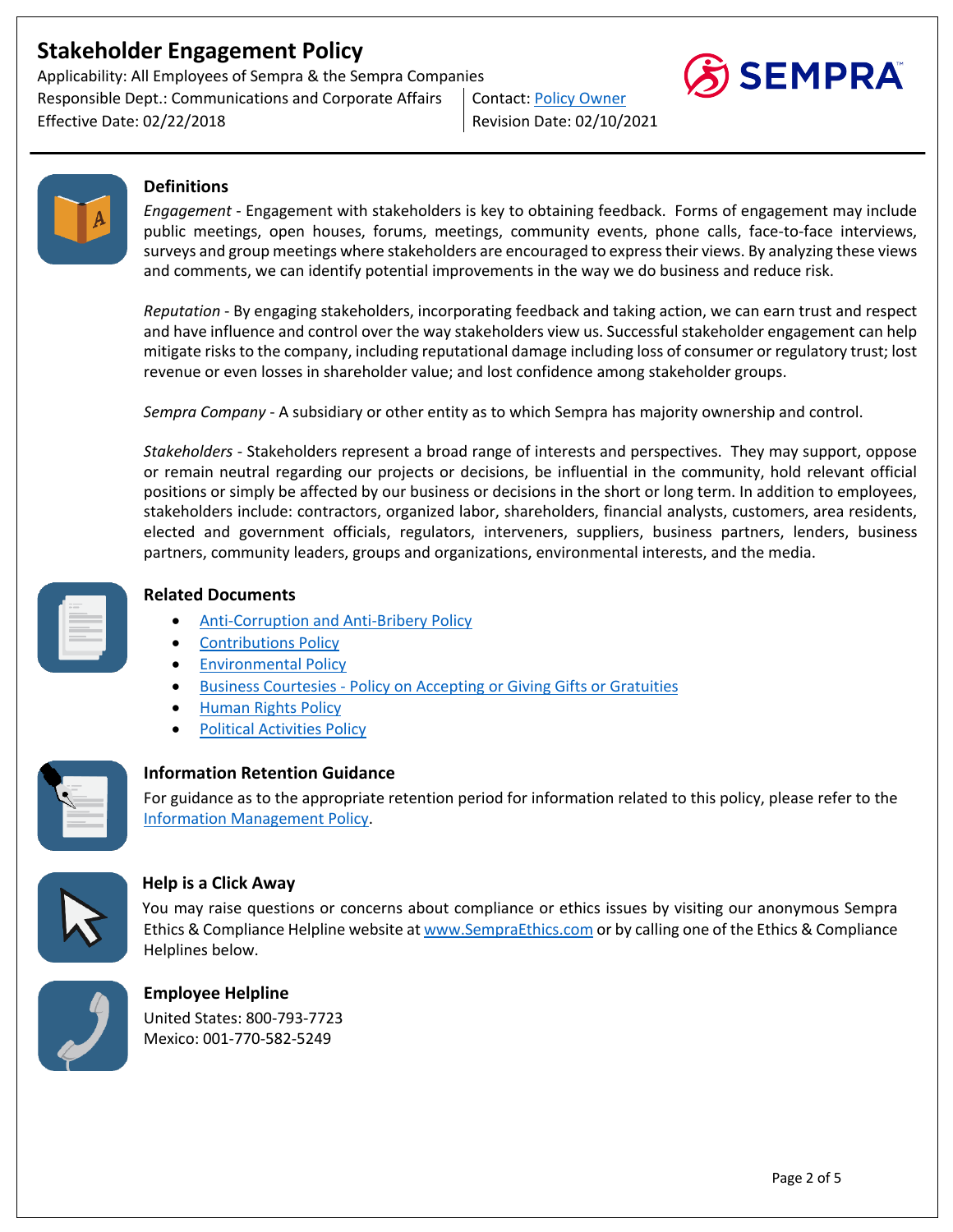Applicability: All Employees of Sempra & the Sempra Companies Responsible Dept.: Communications and Corporate Affairs | Contact: Policy Owner Effective Date: 02/22/2018 **Revision Date: 02/10/2021** 



|  | ۰<br>٠<br>í              |  |
|--|--------------------------|--|
|  | . .                      |  |
|  | . .                      |  |
|  | . .                      |  |
|  | $\sim$                   |  |
|  | $\overline{\phantom{a}}$ |  |
|  | $-$                      |  |
|  | . .                      |  |
|  | $\overline{\phantom{a}}$ |  |
|  | $\sim$                   |  |
|  |                          |  |
|  |                          |  |
|  |                          |  |
|  |                          |  |

#### **Appendices**

• **APPENDIX A: Stakeholder Engagement Process**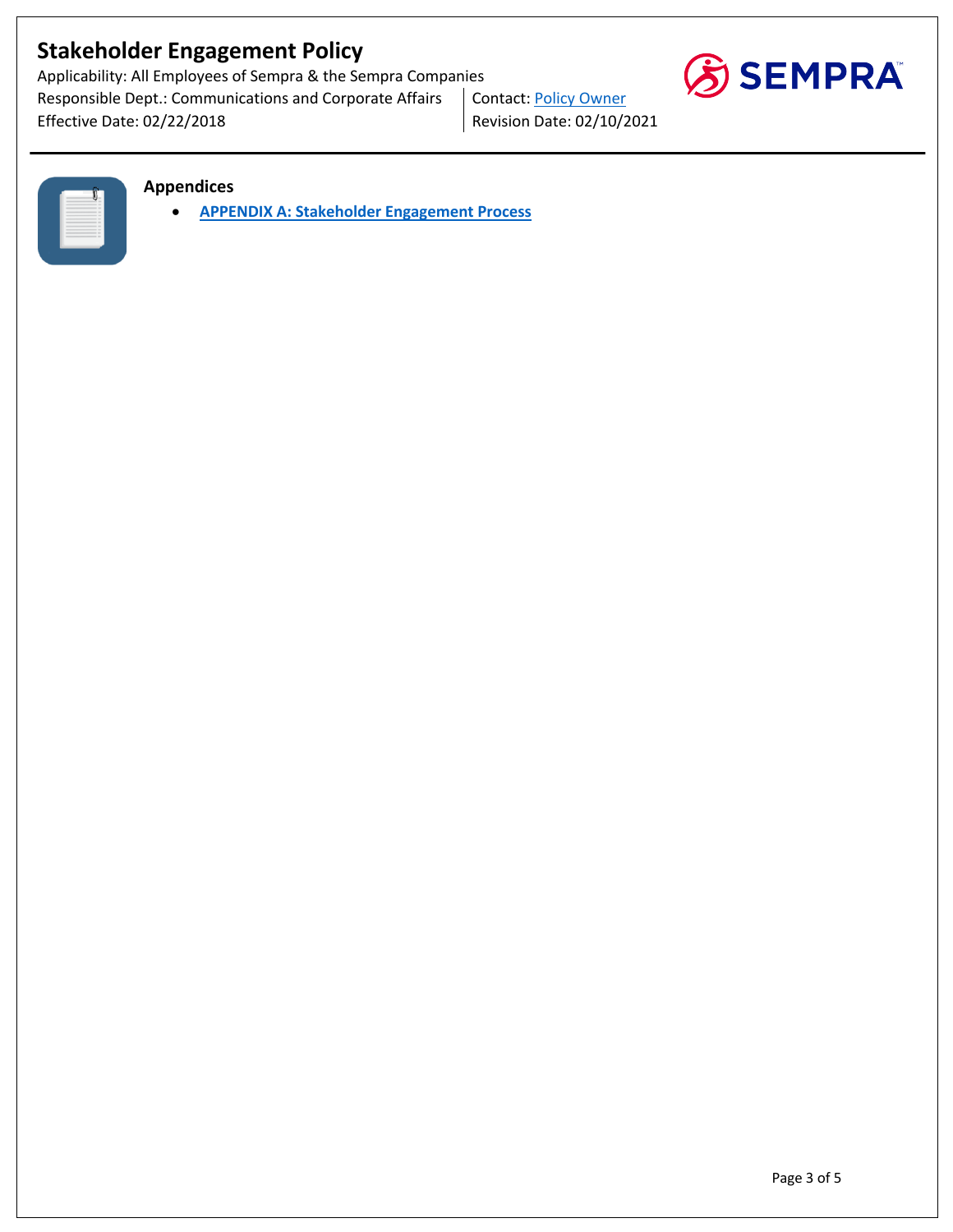Applicability: All Employees of Sempra & the Sempra Companies Responsible Dept.: Communications and Corporate Affairs | Contact: Policy Owner Effective Date: 02/22/2018 Revision Date: 02/10/2021



#### **APPENDIX A: Stakeholder Engagement Process**

#### **Introduction**

Sempra believes it is important to be honest and forthright with stakeholders, share concerns and challenges, listen carefully and articulate up-front the engagement and communications processes that can foster constructive dialogue.

Relationships are built on a foundation of trust and this means being a responsible partner and acting with transparency, even when we run into roadblocks. We know that even the most contentious of relationships can grow and be nurtured over time if we are willing to share information, listen to stakeholders, respect their points-of-view and work honestly with one another. Scrutiny always makes us stronger and our efforts more meaningful. We also know that relationships must be grounded in mutual respect: for one another, for the environment and for the community.

#### **Stakeholder input – routine business operations**

Sempra Companies regularly convene community advisory councils – representative groups of regional leaders in various geographic locations who provide input on locally-relevant topics and issues. Council members represent a diverse cross-section of each community, and provide guidance, insights and suggestions on issues ranging from routine business operations and environmental impacts, to customer programs, services and local community involvement. Customer advisory panels are convened, as needed, to obtain needed input on customer programs and/or communications strategies.

#### **Stakeholder input – infrastructure project development**

Special engagement efforts take place when new infrastructure projects are being planned and developed. We understand that it is important to proactively identify stakeholders in communities where infrastructure projects are being considered, seek their advice and input, and then respond reasonably to their expectations and interests as we begin to plan for infrastructure upgrades or investments in new projects. This process benefits both the community and the Sempra Company that is planning the project.

Sempra Companies generally follow **four phases** as they seek to include the views of stakeholders in projects they are considering developing and building. When they build new projects, they have learned that as the project moves through different phases, the stakeholders wishing to provide input vary, as do their views.

#### **Four phases for stakeholder input:**

- **1. Screening**
- **2. Permitting**
- **3. Construction**
- **4. Operation**

Customization of the stakeholder engagement process is a requirement because no community is the same. A community's needs and priorities differ, as do the permitting requirements and needs of lenders, business partners and customers. As such, we prioritize sharing, listening and responsiveness throughout all phases of infrastructure development.